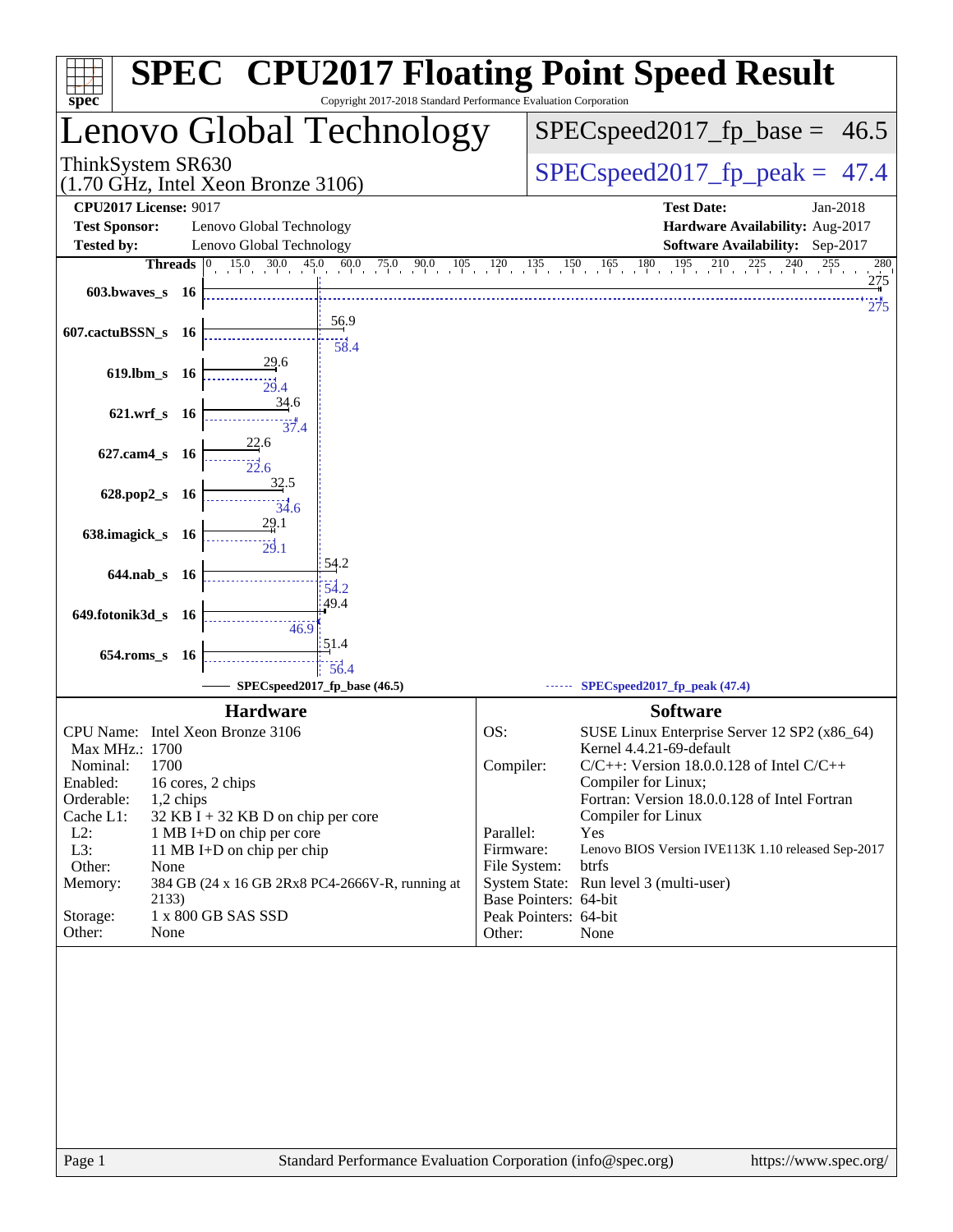

# Lenovo Global Technology

(1.70 GHz, Intel Xeon Bronze 3106)

ThinkSystem SR630  $SPEC speed2017$  fp\_peak = 47.4

 $SPECspeed2017<sub>fp</sub> base = 46.5$ 

**[Test Sponsor:](http://www.spec.org/auto/cpu2017/Docs/result-fields.html#TestSponsor)** Lenovo Global Technology **[Hardware Availability:](http://www.spec.org/auto/cpu2017/Docs/result-fields.html#HardwareAvailability)** Aug-2017

**[CPU2017 License:](http://www.spec.org/auto/cpu2017/Docs/result-fields.html#CPU2017License)** 9017 **[Test Date:](http://www.spec.org/auto/cpu2017/Docs/result-fields.html#TestDate)** Jan-2018 **[Tested by:](http://www.spec.org/auto/cpu2017/Docs/result-fields.html#Testedby)** Lenovo Global Technology **[Software Availability:](http://www.spec.org/auto/cpu2017/Docs/result-fields.html#SoftwareAvailability)** Sep-2017

### **[Results Table](http://www.spec.org/auto/cpu2017/Docs/result-fields.html#ResultsTable)**

|                           | <b>Base</b>    |                |       |                |       |                | <b>Peak</b> |                |                |              |                |              |                |              |
|---------------------------|----------------|----------------|-------|----------------|-------|----------------|-------------|----------------|----------------|--------------|----------------|--------------|----------------|--------------|
| <b>Benchmark</b>          | <b>Threads</b> | <b>Seconds</b> | Ratio | <b>Seconds</b> | Ratio | <b>Seconds</b> | Ratio       | <b>Threads</b> | <b>Seconds</b> | <b>Ratio</b> | <b>Seconds</b> | <b>Ratio</b> | <b>Seconds</b> | <b>Ratio</b> |
| 603.bwaves_s              | 16             | 215            | 274   | 215            | 275   | 214            | 275         | 16             | 221            | 268          | 215            | 275          | 214            | 276          |
| 607.cactuBSSN s           | 16             | 293            | 56.9  | 292            | 57.0  | 293            | 56.9        | 16             | 285            | 58.5         | 286            | 58.4         | 286            | 58.3         |
| $619.1$ bm s              | 16             | 177            | 29.6  | 177            | 29.6  | 178            | 29.5        | 16             | 178            | 29.4         | 178            | 29.4         | 177            | 29.5         |
| $621$ .wrf s              | 16             | 382            | 34.6  | 382            | 34.6  | 383            | 34.6        | 16             | 354            | 37.4         | 349            | 37.9         | 355            | 37.3         |
| $627$ .cam $4$ s          | 16             | 392            | 22.6  | <u>392</u>     | 22.6  | 392            | 22.6        | 16             | 392            | 22.6         | 392            | 22.6         | 393            | 22.6         |
| $628.pop2_s$              | 16             | 367            | 32.4  | 365            | 32.5  | 366            | 32.5        | 16             | 343            | 34.6         | 346            | 34.4         | 342            | 34.7         |
| 638.imagick_s             | 16             | 494            | 29.2  | 496            | 29.1  | 519            | 27.8        | 16             | 497            | 29.0         | 495            | 29.1         | 495            | 29.2         |
| $644$ .nab s              | 16             | 322            | 54.2  | 322            | 54.2  | 322            | 54.2        | 16             | 322            | 54.2         | 322            | 54.2         | 322            | 54.2         |
| 649.fotonik3d s           | 16             | 185            | 49.4  | 183            | 49.7  | 186            | 49.0        | 16             | 194            | 46.9         | 194            | 47.0         | 196            | 46.6         |
| $654$ .roms s             | 16             | 307            | 51.3  | 307            | 51.4  | 306            | 51.4        | 16             | 279            | 56.4         | 279            | 56.4         | 279            | 56.5         |
| $SPECspeed2017$ fp base = |                | 46.5           |       |                |       |                |             |                |                |              |                |              |                |              |

**[SPECspeed2017\\_fp\\_peak =](http://www.spec.org/auto/cpu2017/Docs/result-fields.html#SPECspeed2017fppeak) 47.4**

Results appear in the [order in which they were run.](http://www.spec.org/auto/cpu2017/Docs/result-fields.html#RunOrder) Bold underlined text [indicates a median measurement](http://www.spec.org/auto/cpu2017/Docs/result-fields.html#Median).

### **[Operating System Notes](http://www.spec.org/auto/cpu2017/Docs/result-fields.html#OperatingSystemNotes)**

Stack size set to unlimited using "ulimit -s unlimited"

### **[General Notes](http://www.spec.org/auto/cpu2017/Docs/result-fields.html#GeneralNotes)**

Environment variables set by runcpu before the start of the run: LD\_LIBRARY\_PATH = "/home/cpu2017.1.0.2.ic18.0/lib/ia32:/home/cpu2017.1.0.2.ic18.0/lib/intel64" LD\_LIBRARY\_PATH = "\$LD\_LIBRARY\_PATH:/home/cpu2017.1.0.2.ic18.0/je5.0.1-32:/home/cpu2017.1.0.2.ic18.0/je5.0.1-64" OMP\_STACKSIZE = "192M"

 Binaries compiled on a system with 1x Intel Core i7-4790 CPU + 32GB RAM memory using Redhat Enterprise Linux 7.4 Transparent Huge Pages enabled by default Prior to runcpu invocation Filesystem page cache synced and cleared with: sync; echo 3> /proc/sys/vm/drop\_caches No: The test sponsor attests, as of date of publication, that CVE-2017-5754 (Meltdown) is mitigated in the system as tested and documented. No: The test sponsor attests, as of date of publication, that CVE-2017-5753 (Spectre variant 1) is mitigated in the system as tested and documented. No: The test sponsor attests, as of date of publication, that CVE-2017-5715 (Spectre variant 2) is mitigated in the system as tested and documented.

This benchmark result is intended to provide perspective on past performance using the historical hardware and/or software described on this result page.

The system as described on this result page was formerly

Page 2 Standard Performance Evaluation Corporation [\(info@spec.org\)](mailto:info@spec.org) <https://www.spec.org/> **(Continued on next page)**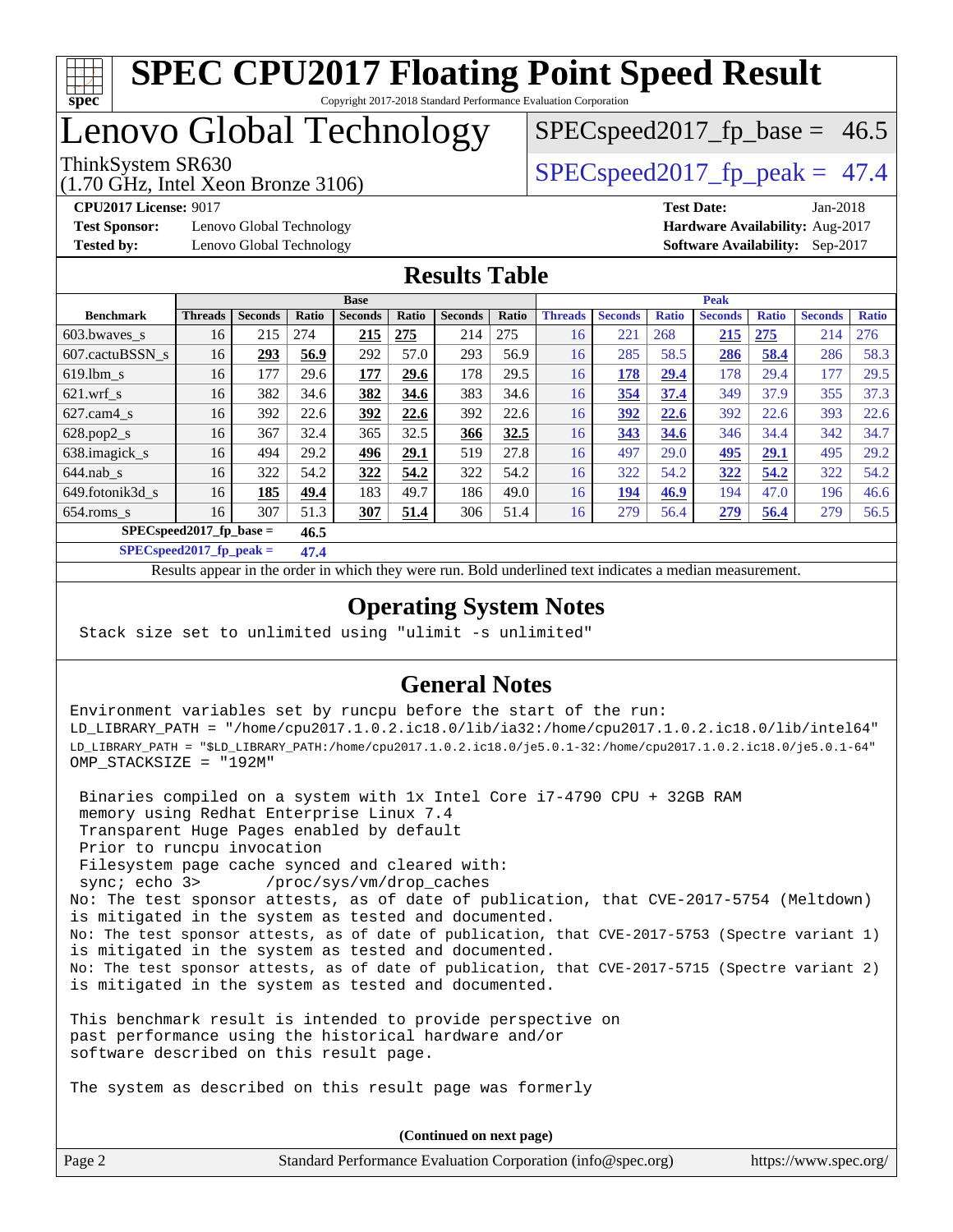

# Lenovo Global Technology

ThinkSystem SR630  $SPEC speed2017$  fp\_peak = 47.4

 $SPECspeed2017<sub>fp</sub> base = 46.5$ 

(1.70 GHz, Intel Xeon Bronze 3106)

**[CPU2017 License:](http://www.spec.org/auto/cpu2017/Docs/result-fields.html#CPU2017License)** 9017 **[Test Date:](http://www.spec.org/auto/cpu2017/Docs/result-fields.html#TestDate)** Jan-2018

**[Tested by:](http://www.spec.org/auto/cpu2017/Docs/result-fields.html#Testedby)** Lenovo Global Technology **[Software Availability:](http://www.spec.org/auto/cpu2017/Docs/result-fields.html#SoftwareAvailability)** Sep-2017

**[Test Sponsor:](http://www.spec.org/auto/cpu2017/Docs/result-fields.html#TestSponsor)** Lenovo Global Technology **[Hardware Availability:](http://www.spec.org/auto/cpu2017/Docs/result-fields.html#HardwareAvailability)** Aug-2017

### **[General Notes \(Continued\)](http://www.spec.org/auto/cpu2017/Docs/result-fields.html#GeneralNotes)**

generally available. At the time of this publication, it may not be shipping, and/or may not be supported, and/or may fail to meet other tests of General Availability described in the SPEC OSG Policy document, <http://www.spec.org/osg/policy.html>

This measured result may not be representative of the result that would be measured were this benchmark run with hardware and software available as of the publication date.

### **[Platform Notes](http://www.spec.org/auto/cpu2017/Docs/result-fields.html#PlatformNotes)**

Page 3 Standard Performance Evaluation Corporation [\(info@spec.org\)](mailto:info@spec.org) <https://www.spec.org/> BIOS configuration: Choose Operating Mode set to Maximum Performance MONITORM/WAIT set to Enable Adjacent Cache Prefetch set to Disable XPT Prefetcher set to Enable Stale AtoS set to Enable DCA set to Enable Sysinfo program /home/cpu2017.1.0.2.ic18.0/bin/sysinfo Rev: r5797 of 2017-06-14 96c45e4568ad54c135fd618bcc091c0f running on Cable-SPECcpu2006-SUSE12SP2 Mon Jan 8 17:57:17 2018 SUT (System Under Test) info as seen by some common utilities. For more information on this section, see <https://www.spec.org/cpu2017/Docs/config.html#sysinfo> From /proc/cpuinfo model name : Intel(R) Xeon(R) Bronze 3106 CPU @ 1.70GHz 2 "physical id"s (chips) 16 "processors" cores, siblings (Caution: counting these is hw and system dependent. The following excerpts from /proc/cpuinfo might not be reliable. Use with caution.) cpu cores : 8 siblings : 8 physical 0: cores 0 1 2 3 4 5 6 7 physical 1: cores 0 1 2 3 4 5 6 7 From lscpu: Architecture: x86\_64<br>
CPU op-mode(s): 32-bit, 64-bit CPU op-mode $(s):$ Byte Order: Little Endian CPU(s): 16 On-line CPU(s) list: 0-15 Thread(s) per core: 1 Core(s) per socket: 8 Socket(s): 2 **(Continued on next page)**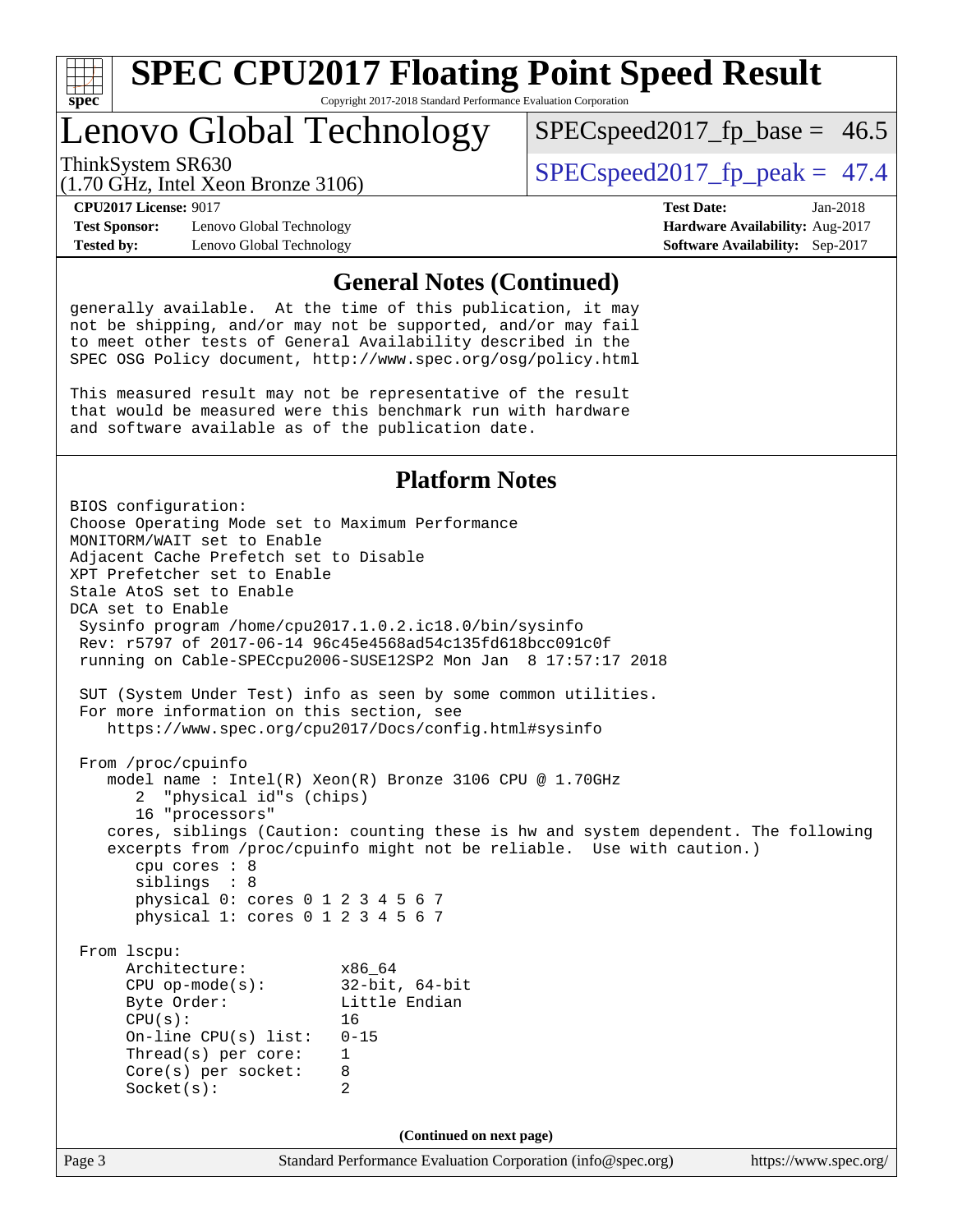

# **[SPEC CPU2017 Floating Point Speed Result](http://www.spec.org/auto/cpu2017/Docs/result-fields.html#SPECCPU2017FloatingPointSpeedResult)**

Copyright 2017-2018 Standard Performance Evaluation Corporation

# Lenovo Global Technology

[SPECspeed2017\\_fp\\_base =](http://www.spec.org/auto/cpu2017/Docs/result-fields.html#SPECspeed2017fpbase) 46.5

(1.70 GHz, Intel Xeon Bronze 3106)

ThinkSystem SR630<br>(1.70 GHz, Intel Xeon Bronze 3106) [SPECspeed2017\\_fp\\_peak =](http://www.spec.org/auto/cpu2017/Docs/result-fields.html#SPECspeed2017fppeak) 47.4

**[CPU2017 License:](http://www.spec.org/auto/cpu2017/Docs/result-fields.html#CPU2017License)** 9017 **[Test Date:](http://www.spec.org/auto/cpu2017/Docs/result-fields.html#TestDate)** Jan-2018

**[Test Sponsor:](http://www.spec.org/auto/cpu2017/Docs/result-fields.html#TestSponsor)** Lenovo Global Technology **[Hardware Availability:](http://www.spec.org/auto/cpu2017/Docs/result-fields.html#HardwareAvailability)** Aug-2017 **[Tested by:](http://www.spec.org/auto/cpu2017/Docs/result-fields.html#Testedby)** Lenovo Global Technology **[Software Availability:](http://www.spec.org/auto/cpu2017/Docs/result-fields.html#SoftwareAvailability)** Sep-2017

#### **[Platform Notes \(Continued\)](http://www.spec.org/auto/cpu2017/Docs/result-fields.html#PlatformNotes)**

| NUMA node(s):                                          | 2                                                                                                                                                                                                                                                                                                                                                                                                                                                                                                                                                                                                                                                                                    |
|--------------------------------------------------------|--------------------------------------------------------------------------------------------------------------------------------------------------------------------------------------------------------------------------------------------------------------------------------------------------------------------------------------------------------------------------------------------------------------------------------------------------------------------------------------------------------------------------------------------------------------------------------------------------------------------------------------------------------------------------------------|
| Vendor ID:                                             | GenuineIntel                                                                                                                                                                                                                                                                                                                                                                                                                                                                                                                                                                                                                                                                         |
| CPU family:                                            | 6                                                                                                                                                                                                                                                                                                                                                                                                                                                                                                                                                                                                                                                                                    |
| Model:                                                 | 85                                                                                                                                                                                                                                                                                                                                                                                                                                                                                                                                                                                                                                                                                   |
| Model name:                                            | $Intel(R) Xeon(R) Bronze 3106 CPU @ 1.70GHz$                                                                                                                                                                                                                                                                                                                                                                                                                                                                                                                                                                                                                                         |
| Stepping:                                              | 4                                                                                                                                                                                                                                                                                                                                                                                                                                                                                                                                                                                                                                                                                    |
| CPU MHz:                                               | 1696.004                                                                                                                                                                                                                                                                                                                                                                                                                                                                                                                                                                                                                                                                             |
| BogoMIPS:                                              | 3392.00                                                                                                                                                                                                                                                                                                                                                                                                                                                                                                                                                                                                                                                                              |
| Virtualization:                                        | $VT - x$                                                                                                                                                                                                                                                                                                                                                                                                                                                                                                                                                                                                                                                                             |
| L1d cache:                                             | 32K                                                                                                                                                                                                                                                                                                                                                                                                                                                                                                                                                                                                                                                                                  |
| Lli cache:                                             | 32K                                                                                                                                                                                                                                                                                                                                                                                                                                                                                                                                                                                                                                                                                  |
| $L2$ cache:                                            | 1024K                                                                                                                                                                                                                                                                                                                                                                                                                                                                                                                                                                                                                                                                                |
| $L3$ cache:                                            | 11264K                                                                                                                                                                                                                                                                                                                                                                                                                                                                                                                                                                                                                                                                               |
| NUMA node0 CPU(s):                                     | $0 - 7$                                                                                                                                                                                                                                                                                                                                                                                                                                                                                                                                                                                                                                                                              |
| NUMA nodel $CPU(s):$                                   | $8 - 15$                                                                                                                                                                                                                                                                                                                                                                                                                                                                                                                                                                                                                                                                             |
| Flags:                                                 | fpu vme de pse tsc msr pae mce cx8 apic sep mtrr pge mca cmov                                                                                                                                                                                                                                                                                                                                                                                                                                                                                                                                                                                                                        |
|                                                        | pat pse36 clflush dts acpi mmx fxsr sse sse2 ss ht tm pbe syscall nx pdpelgb rdtscp<br>lm constant_tsc art arch_perfmon pebs bts rep_good nopl xtopology nonstop_tsc<br>aperfmperf eagerfpu pni pclmulqdq dtes64 monitor ds_cpl vmx smx est tm2 ssse3 sdbg<br>fma cx16 xtpr pdcm pcid dca sse4_1 sse4_2 x2apic movbe popcnt tsc_deadline_timer aes<br>xsave avx f16c rdrand lahf_lm abm 3dnowprefetch arat epb pln pts dtherm intel_pt<br>tpr_shadow vnmi flexpriority ept vpid fsgsbase tsc_adjust bmil hle avx2 smep bmi2<br>erms invpcid rtm cqm mpx avx512f avx512dq rdseed adx smap clflushopt clwb avx512cd<br>avx512bw avx512vl xsaveopt xsavec xgetbvl cqm_llc cqm_occup_llc |
|                                                        |                                                                                                                                                                                                                                                                                                                                                                                                                                                                                                                                                                                                                                                                                      |
| /proc/cpuinfo cache data<br>cache size : $11264$ KB    |                                                                                                                                                                                                                                                                                                                                                                                                                                                                                                                                                                                                                                                                                      |
|                                                        | From numactl --hardware WARNING: a numactl 'node' might or might not correspond to a                                                                                                                                                                                                                                                                                                                                                                                                                                                                                                                                                                                                 |
| physical chip.                                         |                                                                                                                                                                                                                                                                                                                                                                                                                                                                                                                                                                                                                                                                                      |
| $available: 2 nodes (0-1)$                             |                                                                                                                                                                                                                                                                                                                                                                                                                                                                                                                                                                                                                                                                                      |
| node 0 cpus: 0 1 2 3 4 5 6 7<br>node 0 size: 193110 MB |                                                                                                                                                                                                                                                                                                                                                                                                                                                                                                                                                                                                                                                                                      |
| node 0 free: 192338 MB                                 |                                                                                                                                                                                                                                                                                                                                                                                                                                                                                                                                                                                                                                                                                      |
| node 1 cpus: 8 9 10 11 12 13 14 15                     |                                                                                                                                                                                                                                                                                                                                                                                                                                                                                                                                                                                                                                                                                      |
| node 1 size: 193504 MB                                 |                                                                                                                                                                                                                                                                                                                                                                                                                                                                                                                                                                                                                                                                                      |
| node 1 free: 192104 MB                                 |                                                                                                                                                                                                                                                                                                                                                                                                                                                                                                                                                                                                                                                                                      |
| node distances:                                        |                                                                                                                                                                                                                                                                                                                                                                                                                                                                                                                                                                                                                                                                                      |
| node<br>$0\quad 1$                                     |                                                                                                                                                                                                                                                                                                                                                                                                                                                                                                                                                                                                                                                                                      |
| 10 21<br>0:                                            |                                                                                                                                                                                                                                                                                                                                                                                                                                                                                                                                                                                                                                                                                      |
| 1: 21 10                                               |                                                                                                                                                                                                                                                                                                                                                                                                                                                                                                                                                                                                                                                                                      |
|                                                        |                                                                                                                                                                                                                                                                                                                                                                                                                                                                                                                                                                                                                                                                                      |
| From /proc/meminfo<br>MemTotal:<br>395893876 kB        |                                                                                                                                                                                                                                                                                                                                                                                                                                                                                                                                                                                                                                                                                      |
| HugePages_Total:<br>Hugepagesize:                      | 0<br>2048 kB                                                                                                                                                                                                                                                                                                                                                                                                                                                                                                                                                                                                                                                                         |
|                                                        |                                                                                                                                                                                                                                                                                                                                                                                                                                                                                                                                                                                                                                                                                      |
|                                                        |                                                                                                                                                                                                                                                                                                                                                                                                                                                                                                                                                                                                                                                                                      |
|                                                        | (Continued on next page)                                                                                                                                                                                                                                                                                                                                                                                                                                                                                                                                                                                                                                                             |
|                                                        |                                                                                                                                                                                                                                                                                                                                                                                                                                                                                                                                                                                                                                                                                      |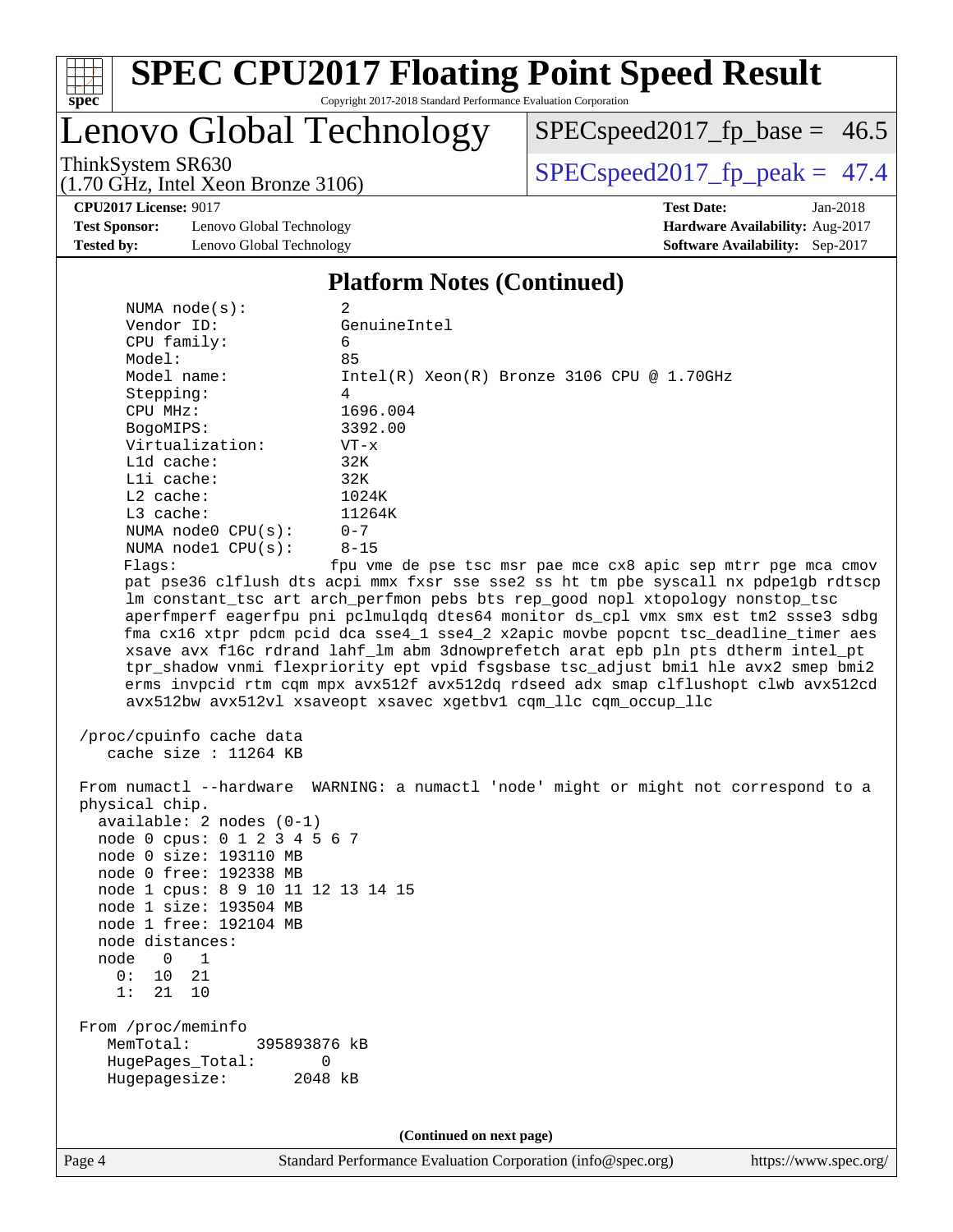

# **[SPEC CPU2017 Floating Point Speed Result](http://www.spec.org/auto/cpu2017/Docs/result-fields.html#SPECCPU2017FloatingPointSpeedResult)**

Copyright 2017-2018 Standard Performance Evaluation Corporation

# Lenovo Global Technology

[SPECspeed2017\\_fp\\_base =](http://www.spec.org/auto/cpu2017/Docs/result-fields.html#SPECspeed2017fpbase) 46.5

(1.70 GHz, Intel Xeon Bronze 3106)

ThinkSystem SR630<br>(1.70 GHz, Intel Xeon Bronze 3106) [SPECspeed2017\\_fp\\_peak =](http://www.spec.org/auto/cpu2017/Docs/result-fields.html#SPECspeed2017fppeak) 47.4

**[Test Sponsor:](http://www.spec.org/auto/cpu2017/Docs/result-fields.html#TestSponsor)** Lenovo Global Technology **[Hardware Availability:](http://www.spec.org/auto/cpu2017/Docs/result-fields.html#HardwareAvailability)** Aug-2017 **[Tested by:](http://www.spec.org/auto/cpu2017/Docs/result-fields.html#Testedby)** Lenovo Global Technology **[Software Availability:](http://www.spec.org/auto/cpu2017/Docs/result-fields.html#SoftwareAvailability)** Sep-2017

**[CPU2017 License:](http://www.spec.org/auto/cpu2017/Docs/result-fields.html#CPU2017License)** 9017 **[Test Date:](http://www.spec.org/auto/cpu2017/Docs/result-fields.html#TestDate)** Jan-2018

### **[Platform Notes \(Continued\)](http://www.spec.org/auto/cpu2017/Docs/result-fields.html#PlatformNotes)**

| From /etc/*release* /etc/*version*<br>SuSE-release:                                                                                                                                                                                                                                                                                                                                                  |                       |
|------------------------------------------------------------------------------------------------------------------------------------------------------------------------------------------------------------------------------------------------------------------------------------------------------------------------------------------------------------------------------------------------------|-----------------------|
| SUSE Linux Enterprise Server 12 (x86_64)                                                                                                                                                                                                                                                                                                                                                             |                       |
| $VERSION = 12$<br>$PATCHLEVEL = 2$                                                                                                                                                                                                                                                                                                                                                                   |                       |
| # This file is deprecated and will be removed in a future service pack or release.<br># Please check /etc/os-release for details about this release.                                                                                                                                                                                                                                                 |                       |
| os-release:<br>NAME="SLES"                                                                                                                                                                                                                                                                                                                                                                           |                       |
| VERSION="12-SP2"                                                                                                                                                                                                                                                                                                                                                                                     |                       |
| VERSION_ID="12.2"<br>PRETTY_NAME="SUSE Linux Enterprise Server 12 SP2"                                                                                                                                                                                                                                                                                                                               |                       |
| ID="sles"<br>ANSI COLOR="0;32"                                                                                                                                                                                                                                                                                                                                                                       |                       |
| CPE_NAME="cpe:/o:suse:sles:12:sp2"                                                                                                                                                                                                                                                                                                                                                                   |                       |
| uname $-a$ :                                                                                                                                                                                                                                                                                                                                                                                         |                       |
| Linux Cable-SPECcpu2006-SUSE12SP2 4.4.21-69-default #1 SMP Tue Oct 25 10:58:20 UTC<br>2016 (9464f67) x86_64 x86_64 x86_64 GNU/Linux                                                                                                                                                                                                                                                                  |                       |
| run-level $3$ Jan $8$ 03:48                                                                                                                                                                                                                                                                                                                                                                          |                       |
| SPEC is set to: /home/cpu2017.1.0.2.ic18.0<br>Filesystem<br>Type Size Used Avail Use% Mounted on<br>/dev/sda2<br>btrfs 744G 191G 553G 26% / home                                                                                                                                                                                                                                                     |                       |
| Additional information from dmidecode follows. WARNING: Use caution when you interpret<br>this section. The 'dmidecode' program reads system data which is "intended to allow<br>hardware to be accurately determined", but the intent may not be met, as there are<br>frequent changes to hardware, firmware, and the "DMTF SMBIOS" standard.<br>BIOS Lenovo -[IVE113K-1.10]- 09/06/2017<br>Memory: |                       |
| 24x Samsung M393A2K43BB1-CTD 16 GB 2 rank 2666, configured at 2133                                                                                                                                                                                                                                                                                                                                   |                       |
| (End of data from sysinfo program)                                                                                                                                                                                                                                                                                                                                                                   |                       |
| <b>Compiler Version Notes</b>                                                                                                                                                                                                                                                                                                                                                                        |                       |
| =============================<br>619.1bm_s(base) 638.imagick_s(base, peak) 644.nab_s(base, peak)<br>CC.                                                                                                                                                                                                                                                                                              |                       |
| icc (ICC) 18.0.0 20170811<br>Copyright (C) 1985-2017 Intel Corporation. All rights reserved.                                                                                                                                                                                                                                                                                                         |                       |
|                                                                                                                                                                                                                                                                                                                                                                                                      |                       |
| (Continued on next page)                                                                                                                                                                                                                                                                                                                                                                             |                       |
| Standard Performance Evaluation Corporation (info@spec.org)<br>Page 5                                                                                                                                                                                                                                                                                                                                | https://www.spec.org/ |
|                                                                                                                                                                                                                                                                                                                                                                                                      |                       |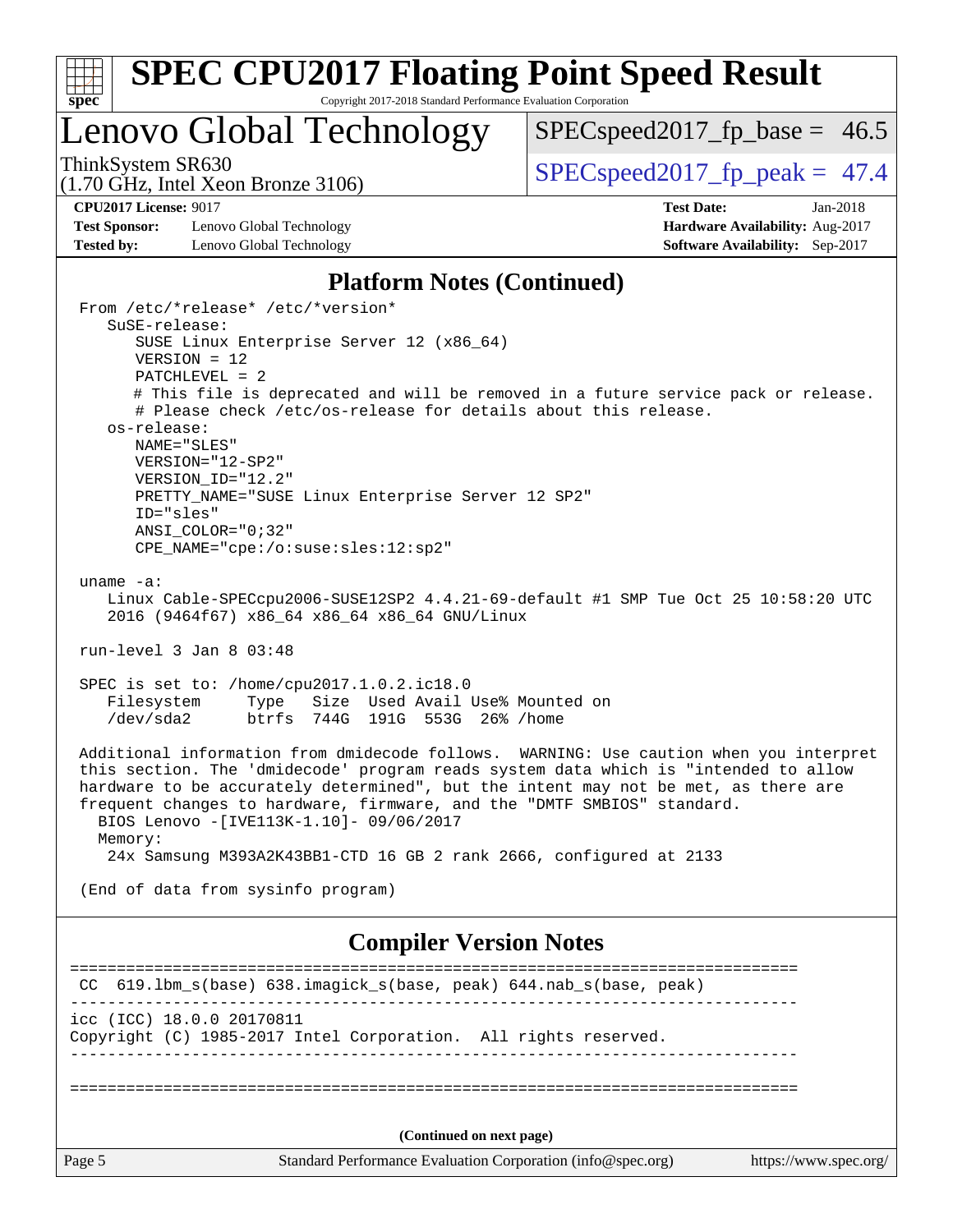| ×<br>Ľ |  |  |  |  |  |  |
|--------|--|--|--|--|--|--|

# **[SPEC CPU2017 Floating Point Speed Result](http://www.spec.org/auto/cpu2017/Docs/result-fields.html#SPECCPU2017FloatingPointSpeedResult)**

Copyright 2017-2018 Standard Performance Evaluation Corporation

Lenovo Global Technology

[SPECspeed2017\\_fp\\_base =](http://www.spec.org/auto/cpu2017/Docs/result-fields.html#SPECspeed2017fpbase) 46.5

(1.70 GHz, Intel Xeon Bronze 3106)

ThinkSystem SR630<br>(1.70 GHz, Intel Xeon Bronze 3106) [SPECspeed2017\\_fp\\_peak =](http://www.spec.org/auto/cpu2017/Docs/result-fields.html#SPECspeed2017fppeak) 47.4

**[Test Sponsor:](http://www.spec.org/auto/cpu2017/Docs/result-fields.html#TestSponsor)** Lenovo Global Technology **[Hardware Availability:](http://www.spec.org/auto/cpu2017/Docs/result-fields.html#HardwareAvailability)** Aug-2017 **[Tested by:](http://www.spec.org/auto/cpu2017/Docs/result-fields.html#Testedby)** Lenovo Global Technology **[Software Availability:](http://www.spec.org/auto/cpu2017/Docs/result-fields.html#SoftwareAvailability)** Sep-2017

**[CPU2017 License:](http://www.spec.org/auto/cpu2017/Docs/result-fields.html#CPU2017License)** 9017 **[Test Date:](http://www.spec.org/auto/cpu2017/Docs/result-fields.html#TestDate)** Jan-2018

### **[Compiler Version Notes \(Continued\)](http://www.spec.org/auto/cpu2017/Docs/result-fields.html#CompilerVersionNotes)**

| CC     | $619.1$ bm_s(peak)                                      |                                                                                                               |  |                      |                       |
|--------|---------------------------------------------------------|---------------------------------------------------------------------------------------------------------------|--|----------------------|-----------------------|
|        | icc (ICC) 18.0.0 20170811                               | Copyright (C) 1985-2017 Intel Corporation. All rights reserved.                                               |  |                      |                       |
| FC.    | 607.cactuBSSN s(base)                                   |                                                                                                               |  |                      |                       |
|        | icpc (ICC) 18.0.0 20170811<br>icc (ICC) 18.0.0 20170811 | Copyright (C) 1985-2017 Intel Corporation. All rights reserved.                                               |  |                      |                       |
|        | ifort (IFORT) 18.0.0 20170811                           | Copyright (C) 1985-2017 Intel Corporation.<br>Copyright (C) 1985-2017 Intel Corporation. All rights reserved. |  | All rights reserved. |                       |
|        |                                                         |                                                                                                               |  |                      |                       |
| FC     | 607.cactuBSSN_s(peak)                                   |                                                                                                               |  |                      |                       |
|        | icpc (ICC) 18.0.0 20170811<br>icc (ICC) 18.0.0 20170811 | Copyright (C) 1985-2017 Intel Corporation. All rights reserved.                                               |  |                      |                       |
|        | ifort (IFORT) 18.0.0 20170811                           | Copyright (C) 1985-2017 Intel Corporation.<br>Copyright (C) 1985-2017 Intel Corporation. All rights reserved. |  | All rights reserved. |                       |
|        |                                                         | FC 603.bwaves_s(base) 649.fotonik3d_s(base) 654.roms_s(base)                                                  |  |                      |                       |
|        | ifort (IFORT) 18.0.0 20170811                           | Copyright (C) 1985-2017 Intel Corporation. All rights reserved.                                               |  |                      |                       |
| FC     |                                                         | 603.bwaves_s(peak) 649.fotonik3d_s(peak) 654.roms_s(peak)                                                     |  |                      |                       |
|        | ifort (IFORT) 18.0.0 20170811                           | Copyright (C) 1985-2017 Intel Corporation. All rights reserved.                                               |  |                      |                       |
| CC.    |                                                         | 621.wrf_s(base) 627.cam4_s(base, peak) 628.pop2_s(base)                                                       |  |                      |                       |
|        | ifort (IFORT) 18.0.0 20170811                           | Copyright (C) 1985-2017 Intel Corporation. All rights reserved.                                               |  |                      |                       |
|        |                                                         | (Continued on next page)                                                                                      |  |                      |                       |
| Page 6 |                                                         | Standard Performance Evaluation Corporation (info@spec.org)                                                   |  |                      | https://www.spec.org/ |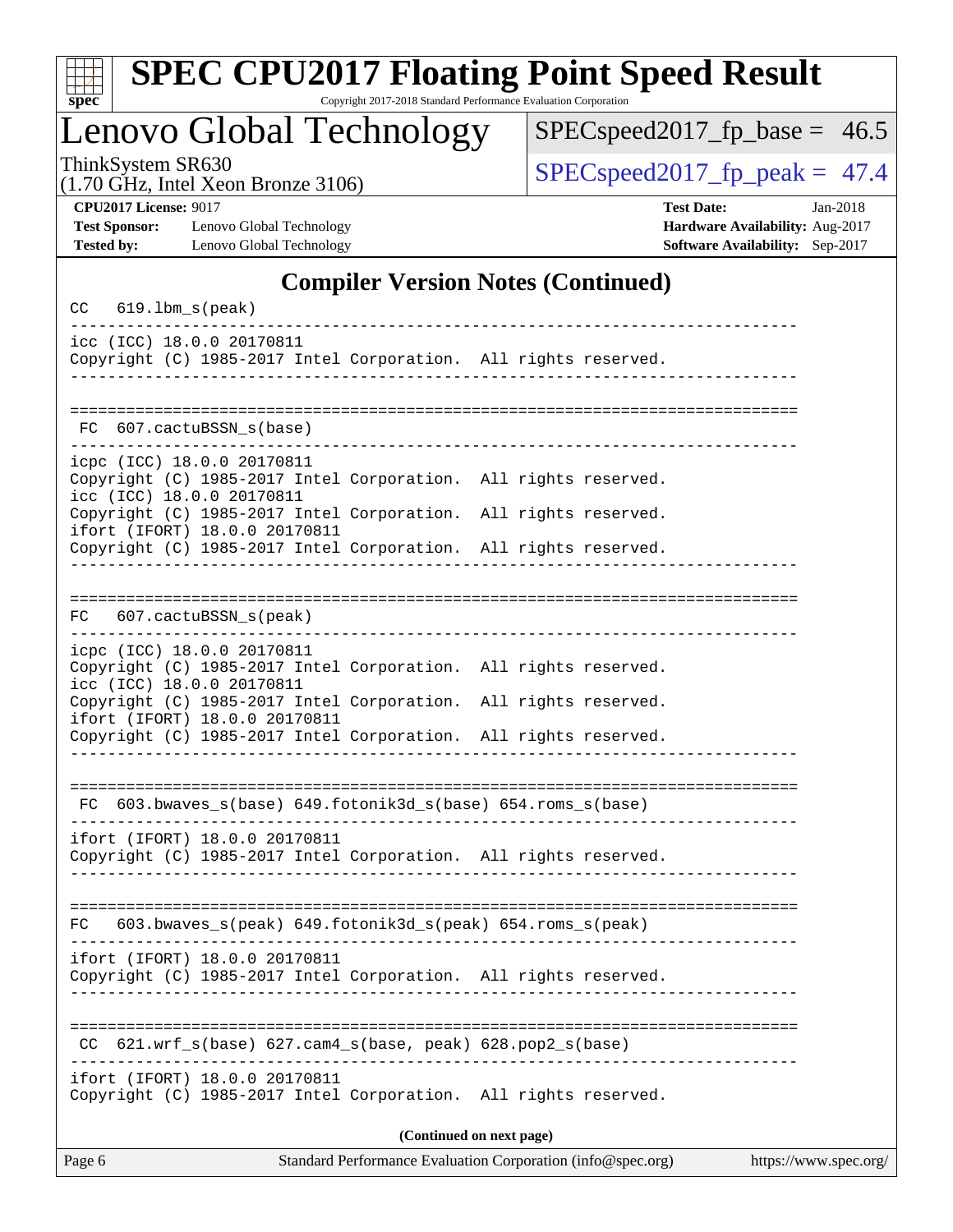| ч<br>e<br>ı.<br>c |  |  |  |  |  |
|-------------------|--|--|--|--|--|

# Lenovo Global Technology

 $SPECspeed2017_fp\_base = 46.5$ 

(1.70 GHz, Intel Xeon Bronze 3106)

ThinkSystem SR630<br>(1.70 GHz, Intel Year Bronze 3106) [SPECspeed2017\\_fp\\_peak =](http://www.spec.org/auto/cpu2017/Docs/result-fields.html#SPECspeed2017fppeak) 47.4

**[Test Sponsor:](http://www.spec.org/auto/cpu2017/Docs/result-fields.html#TestSponsor)** Lenovo Global Technology **[Hardware Availability:](http://www.spec.org/auto/cpu2017/Docs/result-fields.html#HardwareAvailability)** Aug-2017 **[Tested by:](http://www.spec.org/auto/cpu2017/Docs/result-fields.html#Testedby)** Lenovo Global Technology **[Software Availability:](http://www.spec.org/auto/cpu2017/Docs/result-fields.html#SoftwareAvailability)** Sep-2017

**[CPU2017 License:](http://www.spec.org/auto/cpu2017/Docs/result-fields.html#CPU2017License)** 9017 **[Test Date:](http://www.spec.org/auto/cpu2017/Docs/result-fields.html#TestDate)** Jan-2018

### **[Compiler Version Notes \(Continued\)](http://www.spec.org/auto/cpu2017/Docs/result-fields.html#CompilerVersionNotes)**

| icc (ICC) 18.0.0 20170811<br>Copyright (C) 1985-2017 Intel Corporation. All rights reserved. |  |
|----------------------------------------------------------------------------------------------|--|
|                                                                                              |  |
| $CC$ 621.wrf $s(\text{peak})$ 628.pop2 $s(\text{peak})$                                      |  |
| ifort (IFORT) 18.0.0 20170811                                                                |  |
| Copyright (C) 1985-2017 Intel Corporation. All rights reserved.<br>icc (ICC) 18.0.0 20170811 |  |
| Copyright (C) 1985-2017 Intel Corporation. All rights reserved.                              |  |

# **[Base Compiler Invocation](http://www.spec.org/auto/cpu2017/Docs/result-fields.html#BaseCompilerInvocation)**

[C benchmarks](http://www.spec.org/auto/cpu2017/Docs/result-fields.html#Cbenchmarks): [icc](http://www.spec.org/cpu2017/results/res2018q1/cpu2017-20180122-02756.flags.html#user_CCbase_intel_icc_18.0_66fc1ee009f7361af1fbd72ca7dcefbb700085f36577c54f309893dd4ec40d12360134090235512931783d35fd58c0460139e722d5067c5574d8eaf2b3e37e92)

[Fortran benchmarks](http://www.spec.org/auto/cpu2017/Docs/result-fields.html#Fortranbenchmarks): [ifort](http://www.spec.org/cpu2017/results/res2018q1/cpu2017-20180122-02756.flags.html#user_FCbase_intel_ifort_18.0_8111460550e3ca792625aed983ce982f94888b8b503583aa7ba2b8303487b4d8a21a13e7191a45c5fd58ff318f48f9492884d4413fa793fd88dd292cad7027ca)

[Benchmarks using both Fortran and C](http://www.spec.org/auto/cpu2017/Docs/result-fields.html#BenchmarksusingbothFortranandC): [ifort](http://www.spec.org/cpu2017/results/res2018q1/cpu2017-20180122-02756.flags.html#user_CC_FCbase_intel_ifort_18.0_8111460550e3ca792625aed983ce982f94888b8b503583aa7ba2b8303487b4d8a21a13e7191a45c5fd58ff318f48f9492884d4413fa793fd88dd292cad7027ca) [icc](http://www.spec.org/cpu2017/results/res2018q1/cpu2017-20180122-02756.flags.html#user_CC_FCbase_intel_icc_18.0_66fc1ee009f7361af1fbd72ca7dcefbb700085f36577c54f309893dd4ec40d12360134090235512931783d35fd58c0460139e722d5067c5574d8eaf2b3e37e92)

[Benchmarks using Fortran, C, and C++:](http://www.spec.org/auto/cpu2017/Docs/result-fields.html#BenchmarksusingFortranCandCXX) [icpc](http://www.spec.org/cpu2017/results/res2018q1/cpu2017-20180122-02756.flags.html#user_CC_CXX_FCbase_intel_icpc_18.0_c510b6838c7f56d33e37e94d029a35b4a7bccf4766a728ee175e80a419847e808290a9b78be685c44ab727ea267ec2f070ec5dc83b407c0218cded6866a35d07) [icc](http://www.spec.org/cpu2017/results/res2018q1/cpu2017-20180122-02756.flags.html#user_CC_CXX_FCbase_intel_icc_18.0_66fc1ee009f7361af1fbd72ca7dcefbb700085f36577c54f309893dd4ec40d12360134090235512931783d35fd58c0460139e722d5067c5574d8eaf2b3e37e92) [ifort](http://www.spec.org/cpu2017/results/res2018q1/cpu2017-20180122-02756.flags.html#user_CC_CXX_FCbase_intel_ifort_18.0_8111460550e3ca792625aed983ce982f94888b8b503583aa7ba2b8303487b4d8a21a13e7191a45c5fd58ff318f48f9492884d4413fa793fd88dd292cad7027ca)

# **[Base Portability Flags](http://www.spec.org/auto/cpu2017/Docs/result-fields.html#BasePortabilityFlags)**

 603.bwaves\_s: [-DSPEC\\_LP64](http://www.spec.org/cpu2017/results/res2018q1/cpu2017-20180122-02756.flags.html#suite_basePORTABILITY603_bwaves_s_DSPEC_LP64) 607.cactuBSSN\_s: [-DSPEC\\_LP64](http://www.spec.org/cpu2017/results/res2018q1/cpu2017-20180122-02756.flags.html#suite_basePORTABILITY607_cactuBSSN_s_DSPEC_LP64) 619.lbm\_s: [-DSPEC\\_LP64](http://www.spec.org/cpu2017/results/res2018q1/cpu2017-20180122-02756.flags.html#suite_basePORTABILITY619_lbm_s_DSPEC_LP64) 621.wrf\_s: [-DSPEC\\_LP64](http://www.spec.org/cpu2017/results/res2018q1/cpu2017-20180122-02756.flags.html#suite_basePORTABILITY621_wrf_s_DSPEC_LP64) [-DSPEC\\_CASE\\_FLAG](http://www.spec.org/cpu2017/results/res2018q1/cpu2017-20180122-02756.flags.html#b621.wrf_s_baseCPORTABILITY_DSPEC_CASE_FLAG) [-convert big\\_endian](http://www.spec.org/cpu2017/results/res2018q1/cpu2017-20180122-02756.flags.html#user_baseFPORTABILITY621_wrf_s_convert_big_endian_c3194028bc08c63ac5d04de18c48ce6d347e4e562e8892b8bdbdc0214820426deb8554edfa529a3fb25a586e65a3d812c835984020483e7e73212c4d31a38223) 627.cam4\_s: [-DSPEC\\_LP64](http://www.spec.org/cpu2017/results/res2018q1/cpu2017-20180122-02756.flags.html#suite_basePORTABILITY627_cam4_s_DSPEC_LP64) [-DSPEC\\_CASE\\_FLAG](http://www.spec.org/cpu2017/results/res2018q1/cpu2017-20180122-02756.flags.html#b627.cam4_s_baseCPORTABILITY_DSPEC_CASE_FLAG) 628.pop2\_s: [-DSPEC\\_LP64](http://www.spec.org/cpu2017/results/res2018q1/cpu2017-20180122-02756.flags.html#suite_basePORTABILITY628_pop2_s_DSPEC_LP64) [-DSPEC\\_CASE\\_FLAG](http://www.spec.org/cpu2017/results/res2018q1/cpu2017-20180122-02756.flags.html#b628.pop2_s_baseCPORTABILITY_DSPEC_CASE_FLAG) [-convert big\\_endian](http://www.spec.org/cpu2017/results/res2018q1/cpu2017-20180122-02756.flags.html#user_baseFPORTABILITY628_pop2_s_convert_big_endian_c3194028bc08c63ac5d04de18c48ce6d347e4e562e8892b8bdbdc0214820426deb8554edfa529a3fb25a586e65a3d812c835984020483e7e73212c4d31a38223) [-assume byterecl](http://www.spec.org/cpu2017/results/res2018q1/cpu2017-20180122-02756.flags.html#user_baseFPORTABILITY628_pop2_s_assume_byterecl_7e47d18b9513cf18525430bbf0f2177aa9bf368bc7a059c09b2c06a34b53bd3447c950d3f8d6c70e3faf3a05c8557d66a5798b567902e8849adc142926523472) 638.imagick\_s: [-DSPEC\\_LP64](http://www.spec.org/cpu2017/results/res2018q1/cpu2017-20180122-02756.flags.html#suite_basePORTABILITY638_imagick_s_DSPEC_LP64) 644.nab\_s: [-DSPEC\\_LP64](http://www.spec.org/cpu2017/results/res2018q1/cpu2017-20180122-02756.flags.html#suite_basePORTABILITY644_nab_s_DSPEC_LP64) 649.fotonik3d\_s: [-DSPEC\\_LP64](http://www.spec.org/cpu2017/results/res2018q1/cpu2017-20180122-02756.flags.html#suite_basePORTABILITY649_fotonik3d_s_DSPEC_LP64) 654.roms\_s: [-DSPEC\\_LP64](http://www.spec.org/cpu2017/results/res2018q1/cpu2017-20180122-02756.flags.html#suite_basePORTABILITY654_roms_s_DSPEC_LP64)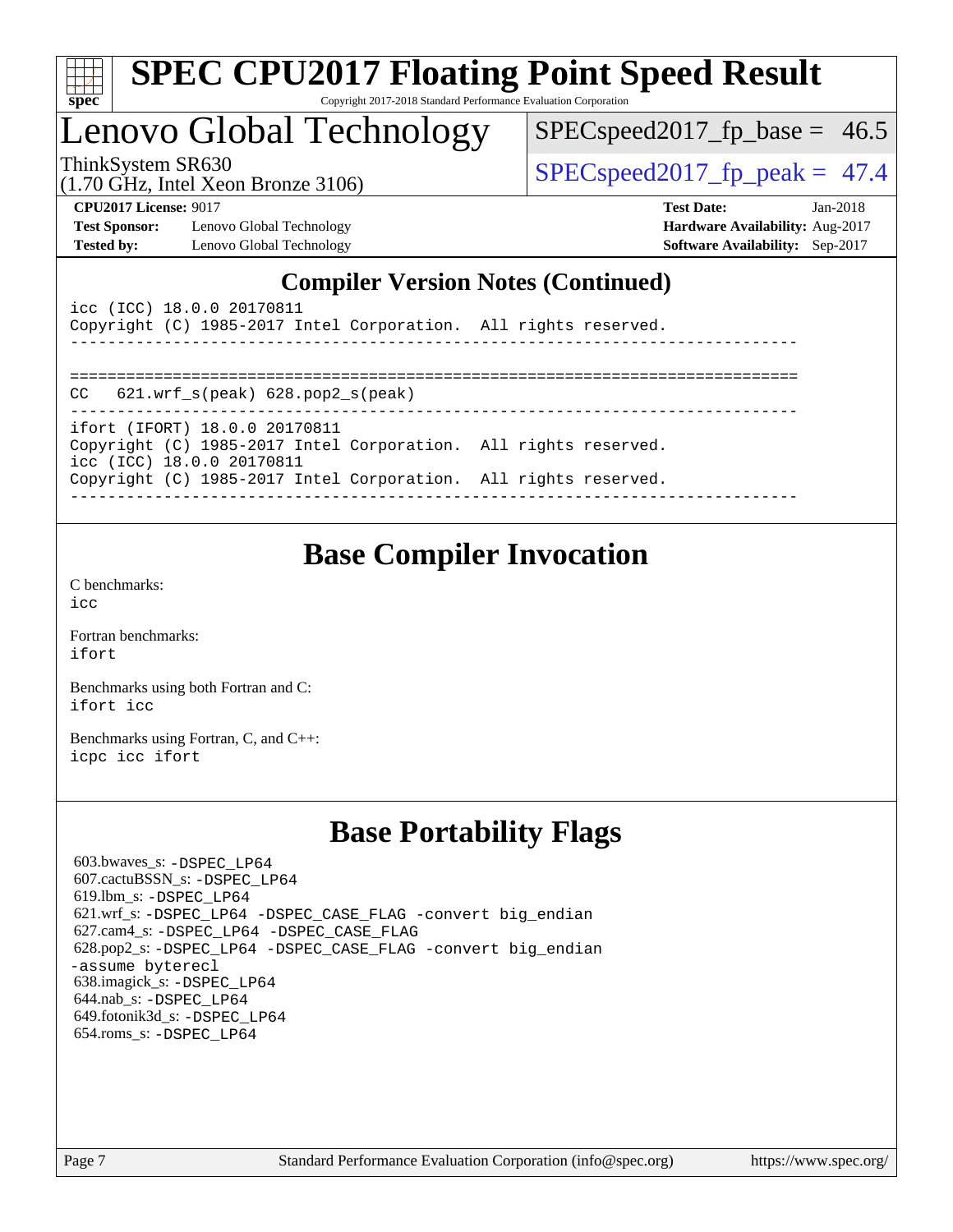

# Lenovo Global Technology

 $SPECspeed2017<sub>fp</sub> base = 46.5$ 

(1.70 GHz, Intel Xeon Bronze 3106)

ThinkSystem SR630  $SPEC speed2017$  fp\_peak = 47.4

**[Test Sponsor:](http://www.spec.org/auto/cpu2017/Docs/result-fields.html#TestSponsor)** Lenovo Global Technology **[Hardware Availability:](http://www.spec.org/auto/cpu2017/Docs/result-fields.html#HardwareAvailability)** Aug-2017 **[Tested by:](http://www.spec.org/auto/cpu2017/Docs/result-fields.html#Testedby)** Lenovo Global Technology **[Software Availability:](http://www.spec.org/auto/cpu2017/Docs/result-fields.html#SoftwareAvailability)** Sep-2017

**[CPU2017 License:](http://www.spec.org/auto/cpu2017/Docs/result-fields.html#CPU2017License)** 9017 **[Test Date:](http://www.spec.org/auto/cpu2017/Docs/result-fields.html#TestDate)** Jan-2018

# **[Base Optimization Flags](http://www.spec.org/auto/cpu2017/Docs/result-fields.html#BaseOptimizationFlags)**

[C benchmarks:](http://www.spec.org/auto/cpu2017/Docs/result-fields.html#Cbenchmarks)

[-xCORE-AVX2](http://www.spec.org/cpu2017/results/res2018q1/cpu2017-20180122-02756.flags.html#user_CCbase_f-xCORE-AVX2) [-ipo](http://www.spec.org/cpu2017/results/res2018q1/cpu2017-20180122-02756.flags.html#user_CCbase_f-ipo) [-O3](http://www.spec.org/cpu2017/results/res2018q1/cpu2017-20180122-02756.flags.html#user_CCbase_f-O3) [-no-prec-div](http://www.spec.org/cpu2017/results/res2018q1/cpu2017-20180122-02756.flags.html#user_CCbase_f-no-prec-div) [-qopt-prefetch](http://www.spec.org/cpu2017/results/res2018q1/cpu2017-20180122-02756.flags.html#user_CCbase_f-qopt-prefetch) [-ffinite-math-only](http://www.spec.org/cpu2017/results/res2018q1/cpu2017-20180122-02756.flags.html#user_CCbase_f_finite_math_only_cb91587bd2077682c4b38af759c288ed7c732db004271a9512da14a4f8007909a5f1427ecbf1a0fb78ff2a814402c6114ac565ca162485bbcae155b5e4258871) [-qopt-mem-layout-trans=3](http://www.spec.org/cpu2017/results/res2018q1/cpu2017-20180122-02756.flags.html#user_CCbase_f-qopt-mem-layout-trans_de80db37974c74b1f0e20d883f0b675c88c3b01e9d123adea9b28688d64333345fb62bc4a798493513fdb68f60282f9a726aa07f478b2f7113531aecce732043) [-qopenmp](http://www.spec.org/cpu2017/results/res2018q1/cpu2017-20180122-02756.flags.html#user_CCbase_qopenmp_16be0c44f24f464004c6784a7acb94aca937f053568ce72f94b139a11c7c168634a55f6653758ddd83bcf7b8463e8028bb0b48b77bcddc6b78d5d95bb1df2967) [-DSPEC\\_OPENMP](http://www.spec.org/cpu2017/results/res2018q1/cpu2017-20180122-02756.flags.html#suite_CCbase_DSPEC_OPENMP)

[Fortran benchmarks:](http://www.spec.org/auto/cpu2017/Docs/result-fields.html#Fortranbenchmarks)

-DSPEC OPENMP [-xCORE-AVX2](http://www.spec.org/cpu2017/results/res2018q1/cpu2017-20180122-02756.flags.html#user_FCbase_f-xCORE-AVX2) [-ipo](http://www.spec.org/cpu2017/results/res2018q1/cpu2017-20180122-02756.flags.html#user_FCbase_f-ipo) [-O3](http://www.spec.org/cpu2017/results/res2018q1/cpu2017-20180122-02756.flags.html#user_FCbase_f-O3) [-no-prec-div](http://www.spec.org/cpu2017/results/res2018q1/cpu2017-20180122-02756.flags.html#user_FCbase_f-no-prec-div) [-qopt-prefetch](http://www.spec.org/cpu2017/results/res2018q1/cpu2017-20180122-02756.flags.html#user_FCbase_f-qopt-prefetch) [-ffinite-math-only](http://www.spec.org/cpu2017/results/res2018q1/cpu2017-20180122-02756.flags.html#user_FCbase_f_finite_math_only_cb91587bd2077682c4b38af759c288ed7c732db004271a9512da14a4f8007909a5f1427ecbf1a0fb78ff2a814402c6114ac565ca162485bbcae155b5e4258871) [-qopt-mem-layout-trans=3](http://www.spec.org/cpu2017/results/res2018q1/cpu2017-20180122-02756.flags.html#user_FCbase_f-qopt-mem-layout-trans_de80db37974c74b1f0e20d883f0b675c88c3b01e9d123adea9b28688d64333345fb62bc4a798493513fdb68f60282f9a726aa07f478b2f7113531aecce732043) [-qopenmp](http://www.spec.org/cpu2017/results/res2018q1/cpu2017-20180122-02756.flags.html#user_FCbase_qopenmp_16be0c44f24f464004c6784a7acb94aca937f053568ce72f94b139a11c7c168634a55f6653758ddd83bcf7b8463e8028bb0b48b77bcddc6b78d5d95bb1df2967) [-nostandard-realloc-lhs](http://www.spec.org/cpu2017/results/res2018q1/cpu2017-20180122-02756.flags.html#user_FCbase_f_2003_std_realloc_82b4557e90729c0f113870c07e44d33d6f5a304b4f63d4c15d2d0f1fab99f5daaed73bdb9275d9ae411527f28b936061aa8b9c8f2d63842963b95c9dd6426b8a) [-align array32byte](http://www.spec.org/cpu2017/results/res2018q1/cpu2017-20180122-02756.flags.html#user_FCbase_align_array32byte_b982fe038af199962ba9a80c053b8342c548c85b40b8e86eb3cc33dee0d7986a4af373ac2d51c3f7cf710a18d62fdce2948f201cd044323541f22fc0fffc51b6)

[Benchmarks using both Fortran and C:](http://www.spec.org/auto/cpu2017/Docs/result-fields.html#BenchmarksusingbothFortranandC)

[-xCORE-AVX2](http://www.spec.org/cpu2017/results/res2018q1/cpu2017-20180122-02756.flags.html#user_CC_FCbase_f-xCORE-AVX2) [-ipo](http://www.spec.org/cpu2017/results/res2018q1/cpu2017-20180122-02756.flags.html#user_CC_FCbase_f-ipo) [-O3](http://www.spec.org/cpu2017/results/res2018q1/cpu2017-20180122-02756.flags.html#user_CC_FCbase_f-O3) [-no-prec-div](http://www.spec.org/cpu2017/results/res2018q1/cpu2017-20180122-02756.flags.html#user_CC_FCbase_f-no-prec-div) [-qopt-prefetch](http://www.spec.org/cpu2017/results/res2018q1/cpu2017-20180122-02756.flags.html#user_CC_FCbase_f-qopt-prefetch) [-ffinite-math-only](http://www.spec.org/cpu2017/results/res2018q1/cpu2017-20180122-02756.flags.html#user_CC_FCbase_f_finite_math_only_cb91587bd2077682c4b38af759c288ed7c732db004271a9512da14a4f8007909a5f1427ecbf1a0fb78ff2a814402c6114ac565ca162485bbcae155b5e4258871) [-qopt-mem-layout-trans=3](http://www.spec.org/cpu2017/results/res2018q1/cpu2017-20180122-02756.flags.html#user_CC_FCbase_f-qopt-mem-layout-trans_de80db37974c74b1f0e20d883f0b675c88c3b01e9d123adea9b28688d64333345fb62bc4a798493513fdb68f60282f9a726aa07f478b2f7113531aecce732043) [-qopenmp](http://www.spec.org/cpu2017/results/res2018q1/cpu2017-20180122-02756.flags.html#user_CC_FCbase_qopenmp_16be0c44f24f464004c6784a7acb94aca937f053568ce72f94b139a11c7c168634a55f6653758ddd83bcf7b8463e8028bb0b48b77bcddc6b78d5d95bb1df2967) [-DSPEC\\_OPENMP](http://www.spec.org/cpu2017/results/res2018q1/cpu2017-20180122-02756.flags.html#suite_CC_FCbase_DSPEC_OPENMP) [-nostandard-realloc-lhs](http://www.spec.org/cpu2017/results/res2018q1/cpu2017-20180122-02756.flags.html#user_CC_FCbase_f_2003_std_realloc_82b4557e90729c0f113870c07e44d33d6f5a304b4f63d4c15d2d0f1fab99f5daaed73bdb9275d9ae411527f28b936061aa8b9c8f2d63842963b95c9dd6426b8a) [-align array32byte](http://www.spec.org/cpu2017/results/res2018q1/cpu2017-20180122-02756.flags.html#user_CC_FCbase_align_array32byte_b982fe038af199962ba9a80c053b8342c548c85b40b8e86eb3cc33dee0d7986a4af373ac2d51c3f7cf710a18d62fdce2948f201cd044323541f22fc0fffc51b6)

[Benchmarks using Fortran, C, and C++](http://www.spec.org/auto/cpu2017/Docs/result-fields.html#BenchmarksusingFortranCandCXX): [-xCORE-AVX2](http://www.spec.org/cpu2017/results/res2018q1/cpu2017-20180122-02756.flags.html#user_CC_CXX_FCbase_f-xCORE-AVX2) [-ipo](http://www.spec.org/cpu2017/results/res2018q1/cpu2017-20180122-02756.flags.html#user_CC_CXX_FCbase_f-ipo) [-O3](http://www.spec.org/cpu2017/results/res2018q1/cpu2017-20180122-02756.flags.html#user_CC_CXX_FCbase_f-O3) [-no-prec-div](http://www.spec.org/cpu2017/results/res2018q1/cpu2017-20180122-02756.flags.html#user_CC_CXX_FCbase_f-no-prec-div) [-qopt-prefetch](http://www.spec.org/cpu2017/results/res2018q1/cpu2017-20180122-02756.flags.html#user_CC_CXX_FCbase_f-qopt-prefetch) [-ffinite-math-only](http://www.spec.org/cpu2017/results/res2018q1/cpu2017-20180122-02756.flags.html#user_CC_CXX_FCbase_f_finite_math_only_cb91587bd2077682c4b38af759c288ed7c732db004271a9512da14a4f8007909a5f1427ecbf1a0fb78ff2a814402c6114ac565ca162485bbcae155b5e4258871) [-qopt-mem-layout-trans=3](http://www.spec.org/cpu2017/results/res2018q1/cpu2017-20180122-02756.flags.html#user_CC_CXX_FCbase_f-qopt-mem-layout-trans_de80db37974c74b1f0e20d883f0b675c88c3b01e9d123adea9b28688d64333345fb62bc4a798493513fdb68f60282f9a726aa07f478b2f7113531aecce732043) [-qopenmp](http://www.spec.org/cpu2017/results/res2018q1/cpu2017-20180122-02756.flags.html#user_CC_CXX_FCbase_qopenmp_16be0c44f24f464004c6784a7acb94aca937f053568ce72f94b139a11c7c168634a55f6653758ddd83bcf7b8463e8028bb0b48b77bcddc6b78d5d95bb1df2967) [-DSPEC\\_OPENMP](http://www.spec.org/cpu2017/results/res2018q1/cpu2017-20180122-02756.flags.html#suite_CC_CXX_FCbase_DSPEC_OPENMP) [-nostandard-realloc-lhs](http://www.spec.org/cpu2017/results/res2018q1/cpu2017-20180122-02756.flags.html#user_CC_CXX_FCbase_f_2003_std_realloc_82b4557e90729c0f113870c07e44d33d6f5a304b4f63d4c15d2d0f1fab99f5daaed73bdb9275d9ae411527f28b936061aa8b9c8f2d63842963b95c9dd6426b8a) [-align array32byte](http://www.spec.org/cpu2017/results/res2018q1/cpu2017-20180122-02756.flags.html#user_CC_CXX_FCbase_align_array32byte_b982fe038af199962ba9a80c053b8342c548c85b40b8e86eb3cc33dee0d7986a4af373ac2d51c3f7cf710a18d62fdce2948f201cd044323541f22fc0fffc51b6)

### **[Base Other Flags](http://www.spec.org/auto/cpu2017/Docs/result-fields.html#BaseOtherFlags)**

[C benchmarks](http://www.spec.org/auto/cpu2017/Docs/result-fields.html#Cbenchmarks):  $-m64 - std= c11$  $-m64 - std= c11$ 

[Fortran benchmarks](http://www.spec.org/auto/cpu2017/Docs/result-fields.html#Fortranbenchmarks): [-m64](http://www.spec.org/cpu2017/results/res2018q1/cpu2017-20180122-02756.flags.html#user_FCbase_intel_intel64_18.0_af43caccfc8ded86e7699f2159af6efc7655f51387b94da716254467f3c01020a5059329e2569e4053f409e7c9202a7efc638f7a6d1ffb3f52dea4a3e31d82ab)

[Benchmarks using both Fortran and C](http://www.spec.org/auto/cpu2017/Docs/result-fields.html#BenchmarksusingbothFortranandC):  $-m64$   $-std=cl1$ 

[Benchmarks using Fortran, C, and C++:](http://www.spec.org/auto/cpu2017/Docs/result-fields.html#BenchmarksusingFortranCandCXX)  $-m64 - std= c11$  $-m64 - std= c11$ 

# **[Peak Compiler Invocation](http://www.spec.org/auto/cpu2017/Docs/result-fields.html#PeakCompilerInvocation)**

[C benchmarks](http://www.spec.org/auto/cpu2017/Docs/result-fields.html#Cbenchmarks): [icc](http://www.spec.org/cpu2017/results/res2018q1/cpu2017-20180122-02756.flags.html#user_CCpeak_intel_icc_18.0_66fc1ee009f7361af1fbd72ca7dcefbb700085f36577c54f309893dd4ec40d12360134090235512931783d35fd58c0460139e722d5067c5574d8eaf2b3e37e92)

[Fortran benchmarks](http://www.spec.org/auto/cpu2017/Docs/result-fields.html#Fortranbenchmarks): [ifort](http://www.spec.org/cpu2017/results/res2018q1/cpu2017-20180122-02756.flags.html#user_FCpeak_intel_ifort_18.0_8111460550e3ca792625aed983ce982f94888b8b503583aa7ba2b8303487b4d8a21a13e7191a45c5fd58ff318f48f9492884d4413fa793fd88dd292cad7027ca)

**(Continued on next page)**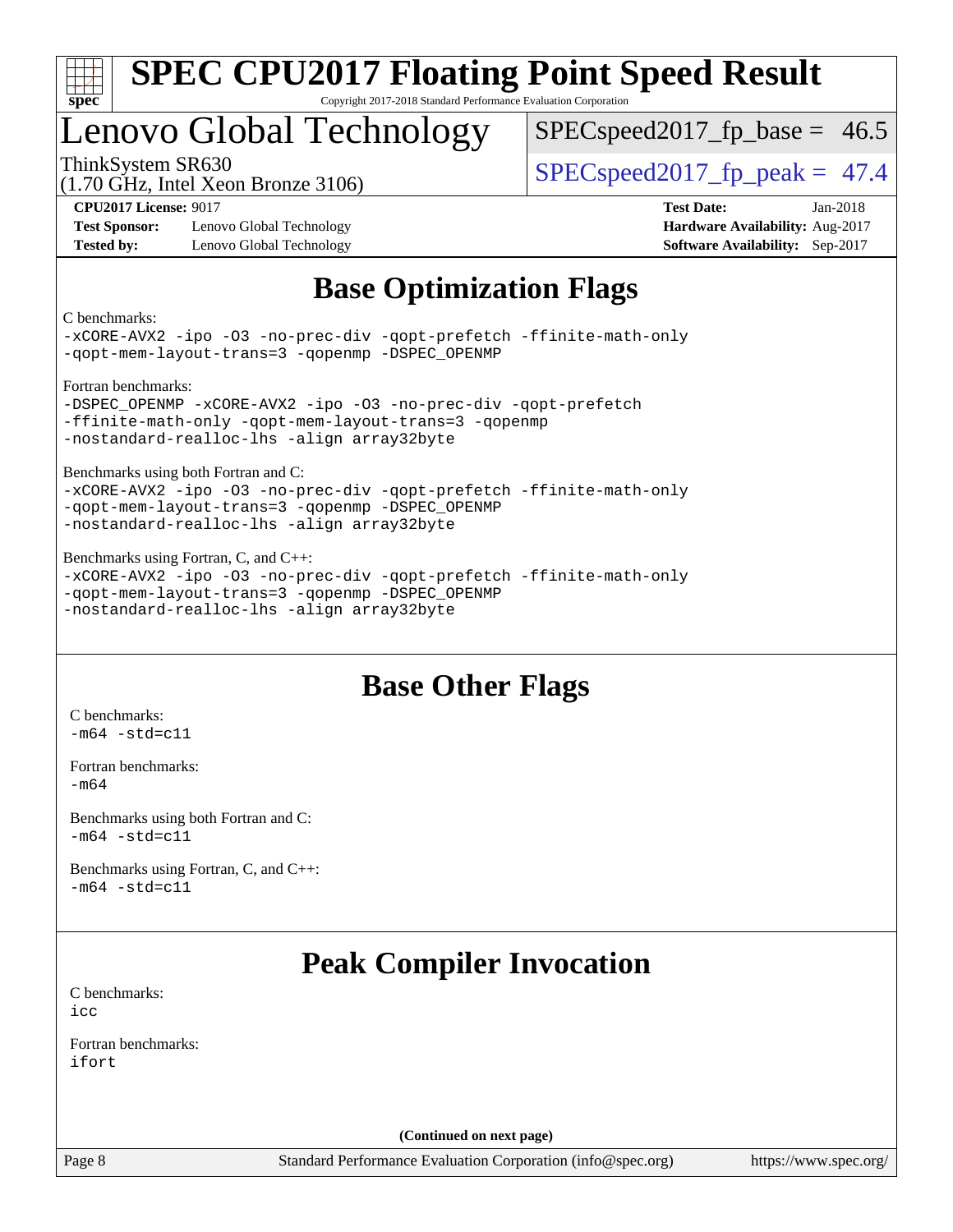

# Lenovo Global Technology

 $SPECspeed2017<sub>fp</sub> base = 46.5$ 

ThinkSystem SR630<br>(1.70 GHz, Intel Year Bronze 3106) [SPECspeed2017\\_fp\\_peak =](http://www.spec.org/auto/cpu2017/Docs/result-fields.html#SPECspeed2017fppeak) 47.4

(1.70 GHz, Intel Xeon Bronze 3106)

**[Test Sponsor:](http://www.spec.org/auto/cpu2017/Docs/result-fields.html#TestSponsor)** Lenovo Global Technology **[Hardware Availability:](http://www.spec.org/auto/cpu2017/Docs/result-fields.html#HardwareAvailability)** Aug-2017 **[Tested by:](http://www.spec.org/auto/cpu2017/Docs/result-fields.html#Testedby)** Lenovo Global Technology **[Software Availability:](http://www.spec.org/auto/cpu2017/Docs/result-fields.html#SoftwareAvailability)** Sep-2017

**[CPU2017 License:](http://www.spec.org/auto/cpu2017/Docs/result-fields.html#CPU2017License)** 9017 **[Test Date:](http://www.spec.org/auto/cpu2017/Docs/result-fields.html#TestDate)** Jan-2018

# **[Peak Compiler Invocation \(Continued\)](http://www.spec.org/auto/cpu2017/Docs/result-fields.html#PeakCompilerInvocation)**

[Benchmarks using both Fortran and C](http://www.spec.org/auto/cpu2017/Docs/result-fields.html#BenchmarksusingbothFortranandC): [ifort](http://www.spec.org/cpu2017/results/res2018q1/cpu2017-20180122-02756.flags.html#user_CC_FCpeak_intel_ifort_18.0_8111460550e3ca792625aed983ce982f94888b8b503583aa7ba2b8303487b4d8a21a13e7191a45c5fd58ff318f48f9492884d4413fa793fd88dd292cad7027ca) [icc](http://www.spec.org/cpu2017/results/res2018q1/cpu2017-20180122-02756.flags.html#user_CC_FCpeak_intel_icc_18.0_66fc1ee009f7361af1fbd72ca7dcefbb700085f36577c54f309893dd4ec40d12360134090235512931783d35fd58c0460139e722d5067c5574d8eaf2b3e37e92)

[Benchmarks using Fortran, C, and C++:](http://www.spec.org/auto/cpu2017/Docs/result-fields.html#BenchmarksusingFortranCandCXX) [icpc](http://www.spec.org/cpu2017/results/res2018q1/cpu2017-20180122-02756.flags.html#user_CC_CXX_FCpeak_intel_icpc_18.0_c510b6838c7f56d33e37e94d029a35b4a7bccf4766a728ee175e80a419847e808290a9b78be685c44ab727ea267ec2f070ec5dc83b407c0218cded6866a35d07) [icc](http://www.spec.org/cpu2017/results/res2018q1/cpu2017-20180122-02756.flags.html#user_CC_CXX_FCpeak_intel_icc_18.0_66fc1ee009f7361af1fbd72ca7dcefbb700085f36577c54f309893dd4ec40d12360134090235512931783d35fd58c0460139e722d5067c5574d8eaf2b3e37e92) [ifort](http://www.spec.org/cpu2017/results/res2018q1/cpu2017-20180122-02756.flags.html#user_CC_CXX_FCpeak_intel_ifort_18.0_8111460550e3ca792625aed983ce982f94888b8b503583aa7ba2b8303487b4d8a21a13e7191a45c5fd58ff318f48f9492884d4413fa793fd88dd292cad7027ca)

**[Peak Portability Flags](http://www.spec.org/auto/cpu2017/Docs/result-fields.html#PeakPortabilityFlags)**

Same as Base Portability Flags

**[Peak Optimization Flags](http://www.spec.org/auto/cpu2017/Docs/result-fields.html#PeakOptimizationFlags)**

[C benchmarks](http://www.spec.org/auto/cpu2017/Docs/result-fields.html#Cbenchmarks):

 619.lbm\_s: [-prof-gen](http://www.spec.org/cpu2017/results/res2018q1/cpu2017-20180122-02756.flags.html#user_peakPASS1_CFLAGSPASS1_LDFLAGS619_lbm_s_prof_gen_5aa4926d6013ddb2a31985c654b3eb18169fc0c6952a63635c234f711e6e63dd76e94ad52365559451ec499a2cdb89e4dc58ba4c67ef54ca681ffbe1461d6b36)(pass 1) [-prof-use](http://www.spec.org/cpu2017/results/res2018q1/cpu2017-20180122-02756.flags.html#user_peakPASS2_CFLAGSPASS2_LDFLAGS619_lbm_s_prof_use_1a21ceae95f36a2b53c25747139a6c16ca95bd9def2a207b4f0849963b97e94f5260e30a0c64f4bb623698870e679ca08317ef8150905d41bd88c6f78df73f19)(pass 2) [-O2](http://www.spec.org/cpu2017/results/res2018q1/cpu2017-20180122-02756.flags.html#user_peakPASS1_COPTIMIZE619_lbm_s_f-O2) [-xCORE-AVX2](http://www.spec.org/cpu2017/results/res2018q1/cpu2017-20180122-02756.flags.html#user_peakPASS2_COPTIMIZE619_lbm_s_f-xCORE-AVX2) [-qopt-prefetch](http://www.spec.org/cpu2017/results/res2018q1/cpu2017-20180122-02756.flags.html#user_peakPASS1_COPTIMIZEPASS2_COPTIMIZE619_lbm_s_f-qopt-prefetch) [-ipo](http://www.spec.org/cpu2017/results/res2018q1/cpu2017-20180122-02756.flags.html#user_peakPASS2_COPTIMIZE619_lbm_s_f-ipo) [-O3](http://www.spec.org/cpu2017/results/res2018q1/cpu2017-20180122-02756.flags.html#user_peakPASS2_COPTIMIZE619_lbm_s_f-O3) [-ffinite-math-only](http://www.spec.org/cpu2017/results/res2018q1/cpu2017-20180122-02756.flags.html#user_peakPASS1_COPTIMIZEPASS2_COPTIMIZE619_lbm_s_f_finite_math_only_cb91587bd2077682c4b38af759c288ed7c732db004271a9512da14a4f8007909a5f1427ecbf1a0fb78ff2a814402c6114ac565ca162485bbcae155b5e4258871) [-no-prec-div](http://www.spec.org/cpu2017/results/res2018q1/cpu2017-20180122-02756.flags.html#user_peakPASS2_COPTIMIZE619_lbm_s_f-no-prec-div) [-qopt-mem-layout-trans=3](http://www.spec.org/cpu2017/results/res2018q1/cpu2017-20180122-02756.flags.html#user_peakPASS1_COPTIMIZEPASS2_COPTIMIZE619_lbm_s_f-qopt-mem-layout-trans_de80db37974c74b1f0e20d883f0b675c88c3b01e9d123adea9b28688d64333345fb62bc4a798493513fdb68f60282f9a726aa07f478b2f7113531aecce732043) [-DSPEC\\_SUPPRESS\\_OPENMP](http://www.spec.org/cpu2017/results/res2018q1/cpu2017-20180122-02756.flags.html#suite_peakPASS1_COPTIMIZE619_lbm_s_DSPEC_SUPPRESS_OPENMP) [-qopenmp](http://www.spec.org/cpu2017/results/res2018q1/cpu2017-20180122-02756.flags.html#user_peakPASS2_COPTIMIZE619_lbm_s_qopenmp_16be0c44f24f464004c6784a7acb94aca937f053568ce72f94b139a11c7c168634a55f6653758ddd83bcf7b8463e8028bb0b48b77bcddc6b78d5d95bb1df2967) [-DSPEC\\_OPENMP](http://www.spec.org/cpu2017/results/res2018q1/cpu2017-20180122-02756.flags.html#suite_peakPASS2_COPTIMIZE619_lbm_s_DSPEC_OPENMP) 638.imagick\_s: [-xCORE-AVX2](http://www.spec.org/cpu2017/results/res2018q1/cpu2017-20180122-02756.flags.html#user_peakCOPTIMIZE638_imagick_s_f-xCORE-AVX2) [-ipo](http://www.spec.org/cpu2017/results/res2018q1/cpu2017-20180122-02756.flags.html#user_peakCOPTIMIZE638_imagick_s_f-ipo) [-O3](http://www.spec.org/cpu2017/results/res2018q1/cpu2017-20180122-02756.flags.html#user_peakCOPTIMIZE638_imagick_s_f-O3) [-no-prec-div](http://www.spec.org/cpu2017/results/res2018q1/cpu2017-20180122-02756.flags.html#user_peakCOPTIMIZE638_imagick_s_f-no-prec-div) [-qopt-prefetch](http://www.spec.org/cpu2017/results/res2018q1/cpu2017-20180122-02756.flags.html#user_peakCOPTIMIZE638_imagick_s_f-qopt-prefetch) [-ffinite-math-only](http://www.spec.org/cpu2017/results/res2018q1/cpu2017-20180122-02756.flags.html#user_peakCOPTIMIZE638_imagick_s_f_finite_math_only_cb91587bd2077682c4b38af759c288ed7c732db004271a9512da14a4f8007909a5f1427ecbf1a0fb78ff2a814402c6114ac565ca162485bbcae155b5e4258871) [-qopt-mem-layout-trans=3](http://www.spec.org/cpu2017/results/res2018q1/cpu2017-20180122-02756.flags.html#user_peakCOPTIMIZE638_imagick_s_f-qopt-mem-layout-trans_de80db37974c74b1f0e20d883f0b675c88c3b01e9d123adea9b28688d64333345fb62bc4a798493513fdb68f60282f9a726aa07f478b2f7113531aecce732043) [-qopenmp](http://www.spec.org/cpu2017/results/res2018q1/cpu2017-20180122-02756.flags.html#user_peakCOPTIMIZE638_imagick_s_qopenmp_16be0c44f24f464004c6784a7acb94aca937f053568ce72f94b139a11c7c168634a55f6653758ddd83bcf7b8463e8028bb0b48b77bcddc6b78d5d95bb1df2967) [-DSPEC\\_OPENMP](http://www.spec.org/cpu2017/results/res2018q1/cpu2017-20180122-02756.flags.html#suite_peakCOPTIMIZE638_imagick_s_DSPEC_OPENMP) 644.nab\_s: Same as 638.imagick\_s [Fortran benchmarks](http://www.spec.org/auto/cpu2017/Docs/result-fields.html#Fortranbenchmarks): [-prof-gen](http://www.spec.org/cpu2017/results/res2018q1/cpu2017-20180122-02756.flags.html#user_FCpeak_prof_gen_5aa4926d6013ddb2a31985c654b3eb18169fc0c6952a63635c234f711e6e63dd76e94ad52365559451ec499a2cdb89e4dc58ba4c67ef54ca681ffbe1461d6b36)(pass 1) [-prof-use](http://www.spec.org/cpu2017/results/res2018q1/cpu2017-20180122-02756.flags.html#user_FCpeak_prof_use_1a21ceae95f36a2b53c25747139a6c16ca95bd9def2a207b4f0849963b97e94f5260e30a0c64f4bb623698870e679ca08317ef8150905d41bd88c6f78df73f19)(pass 2) [-DSPEC\\_SUPPRESS\\_OPENMP](http://www.spec.org/cpu2017/results/res2018q1/cpu2017-20180122-02756.flags.html#suite_FCpeak_DSPEC_SUPPRESS_OPENMP) [-DSPEC\\_OPENMP](http://www.spec.org/cpu2017/results/res2018q1/cpu2017-20180122-02756.flags.html#suite_FCpeak_DSPEC_OPENMP) [-O2](http://www.spec.org/cpu2017/results/res2018q1/cpu2017-20180122-02756.flags.html#user_FCpeak_f-O2) [-xCORE-AVX2](http://www.spec.org/cpu2017/results/res2018q1/cpu2017-20180122-02756.flags.html#user_FCpeak_f-xCORE-AVX2) [-qopt-prefetch](http://www.spec.org/cpu2017/results/res2018q1/cpu2017-20180122-02756.flags.html#user_FCpeak_f-qopt-prefetch) [-ipo](http://www.spec.org/cpu2017/results/res2018q1/cpu2017-20180122-02756.flags.html#user_FCpeak_f-ipo) [-O3](http://www.spec.org/cpu2017/results/res2018q1/cpu2017-20180122-02756.flags.html#user_FCpeak_f-O3) [-ffinite-math-only](http://www.spec.org/cpu2017/results/res2018q1/cpu2017-20180122-02756.flags.html#user_FCpeak_f_finite_math_only_cb91587bd2077682c4b38af759c288ed7c732db004271a9512da14a4f8007909a5f1427ecbf1a0fb78ff2a814402c6114ac565ca162485bbcae155b5e4258871) [-no-prec-div](http://www.spec.org/cpu2017/results/res2018q1/cpu2017-20180122-02756.flags.html#user_FCpeak_f-no-prec-div) [-qopt-mem-layout-trans=3](http://www.spec.org/cpu2017/results/res2018q1/cpu2017-20180122-02756.flags.html#user_FCpeak_f-qopt-mem-layout-trans_de80db37974c74b1f0e20d883f0b675c88c3b01e9d123adea9b28688d64333345fb62bc4a798493513fdb68f60282f9a726aa07f478b2f7113531aecce732043) [-qopenmp](http://www.spec.org/cpu2017/results/res2018q1/cpu2017-20180122-02756.flags.html#user_FCpeak_qopenmp_16be0c44f24f464004c6784a7acb94aca937f053568ce72f94b139a11c7c168634a55f6653758ddd83bcf7b8463e8028bb0b48b77bcddc6b78d5d95bb1df2967) [-nostandard-realloc-lhs](http://www.spec.org/cpu2017/results/res2018q1/cpu2017-20180122-02756.flags.html#user_FCpeak_f_2003_std_realloc_82b4557e90729c0f113870c07e44d33d6f5a304b4f63d4c15d2d0f1fab99f5daaed73bdb9275d9ae411527f28b936061aa8b9c8f2d63842963b95c9dd6426b8a) [-align array32byte](http://www.spec.org/cpu2017/results/res2018q1/cpu2017-20180122-02756.flags.html#user_FCpeak_align_array32byte_b982fe038af199962ba9a80c053b8342c548c85b40b8e86eb3cc33dee0d7986a4af373ac2d51c3f7cf710a18d62fdce2948f201cd044323541f22fc0fffc51b6) [Benchmarks using both Fortran and C](http://www.spec.org/auto/cpu2017/Docs/result-fields.html#BenchmarksusingbothFortranandC): 621.wrf\_s: [-prof-gen](http://www.spec.org/cpu2017/results/res2018q1/cpu2017-20180122-02756.flags.html#user_peakPASS1_CFLAGSPASS1_FFLAGSPASS1_LDFLAGS621_wrf_s_prof_gen_5aa4926d6013ddb2a31985c654b3eb18169fc0c6952a63635c234f711e6e63dd76e94ad52365559451ec499a2cdb89e4dc58ba4c67ef54ca681ffbe1461d6b36)(pass 1) [-prof-use](http://www.spec.org/cpu2017/results/res2018q1/cpu2017-20180122-02756.flags.html#user_peakPASS2_CFLAGSPASS2_FFLAGSPASS2_LDFLAGS621_wrf_s_prof_use_1a21ceae95f36a2b53c25747139a6c16ca95bd9def2a207b4f0849963b97e94f5260e30a0c64f4bb623698870e679ca08317ef8150905d41bd88c6f78df73f19)(pass 2) [-O2](http://www.spec.org/cpu2017/results/res2018q1/cpu2017-20180122-02756.flags.html#user_peakPASS1_COPTIMIZEPASS1_FOPTIMIZE621_wrf_s_f-O2) [-xCORE-AVX2](http://www.spec.org/cpu2017/results/res2018q1/cpu2017-20180122-02756.flags.html#user_peakPASS2_COPTIMIZEPASS2_FOPTIMIZE621_wrf_s_f-xCORE-AVX2) [-qopt-prefetch](http://www.spec.org/cpu2017/results/res2018q1/cpu2017-20180122-02756.flags.html#user_peakPASS1_COPTIMIZEPASS1_FOPTIMIZEPASS2_COPTIMIZEPASS2_FOPTIMIZE621_wrf_s_f-qopt-prefetch) [-ipo](http://www.spec.org/cpu2017/results/res2018q1/cpu2017-20180122-02756.flags.html#user_peakPASS2_COPTIMIZEPASS2_FOPTIMIZE621_wrf_s_f-ipo) [-O3](http://www.spec.org/cpu2017/results/res2018q1/cpu2017-20180122-02756.flags.html#user_peakPASS2_COPTIMIZEPASS2_FOPTIMIZE621_wrf_s_f-O3) [-ffinite-math-only](http://www.spec.org/cpu2017/results/res2018q1/cpu2017-20180122-02756.flags.html#user_peakPASS1_COPTIMIZEPASS1_FOPTIMIZEPASS2_COPTIMIZEPASS2_FOPTIMIZE621_wrf_s_f_finite_math_only_cb91587bd2077682c4b38af759c288ed7c732db004271a9512da14a4f8007909a5f1427ecbf1a0fb78ff2a814402c6114ac565ca162485bbcae155b5e4258871) [-no-prec-div](http://www.spec.org/cpu2017/results/res2018q1/cpu2017-20180122-02756.flags.html#user_peakPASS2_COPTIMIZEPASS2_FOPTIMIZE621_wrf_s_f-no-prec-div) [-qopt-mem-layout-trans=3](http://www.spec.org/cpu2017/results/res2018q1/cpu2017-20180122-02756.flags.html#user_peakPASS1_COPTIMIZEPASS1_FOPTIMIZEPASS2_COPTIMIZEPASS2_FOPTIMIZE621_wrf_s_f-qopt-mem-layout-trans_de80db37974c74b1f0e20d883f0b675c88c3b01e9d123adea9b28688d64333345fb62bc4a798493513fdb68f60282f9a726aa07f478b2f7113531aecce732043) [-DSPEC\\_SUPPRESS\\_OPENMP](http://www.spec.org/cpu2017/results/res2018q1/cpu2017-20180122-02756.flags.html#suite_peakPASS1_COPTIMIZEPASS1_FOPTIMIZE621_wrf_s_DSPEC_SUPPRESS_OPENMP) [-qopenmp](http://www.spec.org/cpu2017/results/res2018q1/cpu2017-20180122-02756.flags.html#user_peakPASS2_COPTIMIZEPASS2_FOPTIMIZE621_wrf_s_qopenmp_16be0c44f24f464004c6784a7acb94aca937f053568ce72f94b139a11c7c168634a55f6653758ddd83bcf7b8463e8028bb0b48b77bcddc6b78d5d95bb1df2967) [-DSPEC\\_OPENMP](http://www.spec.org/cpu2017/results/res2018q1/cpu2017-20180122-02756.flags.html#suite_peakPASS2_COPTIMIZEPASS2_FOPTIMIZE621_wrf_s_DSPEC_OPENMP) [-nostandard-realloc-lhs](http://www.spec.org/cpu2017/results/res2018q1/cpu2017-20180122-02756.flags.html#user_peakEXTRA_FOPTIMIZE621_wrf_s_f_2003_std_realloc_82b4557e90729c0f113870c07e44d33d6f5a304b4f63d4c15d2d0f1fab99f5daaed73bdb9275d9ae411527f28b936061aa8b9c8f2d63842963b95c9dd6426b8a) [-align array32byte](http://www.spec.org/cpu2017/results/res2018q1/cpu2017-20180122-02756.flags.html#user_peakEXTRA_FOPTIMIZE621_wrf_s_align_array32byte_b982fe038af199962ba9a80c053b8342c548c85b40b8e86eb3cc33dee0d7986a4af373ac2d51c3f7cf710a18d62fdce2948f201cd044323541f22fc0fffc51b6)

 627.cam4\_s: [-xCORE-AVX2](http://www.spec.org/cpu2017/results/res2018q1/cpu2017-20180122-02756.flags.html#user_peakCOPTIMIZEFOPTIMIZE627_cam4_s_f-xCORE-AVX2) [-ipo](http://www.spec.org/cpu2017/results/res2018q1/cpu2017-20180122-02756.flags.html#user_peakCOPTIMIZEFOPTIMIZE627_cam4_s_f-ipo) [-O3](http://www.spec.org/cpu2017/results/res2018q1/cpu2017-20180122-02756.flags.html#user_peakCOPTIMIZEFOPTIMIZE627_cam4_s_f-O3) [-no-prec-div](http://www.spec.org/cpu2017/results/res2018q1/cpu2017-20180122-02756.flags.html#user_peakCOPTIMIZEFOPTIMIZE627_cam4_s_f-no-prec-div) [-qopt-prefetch](http://www.spec.org/cpu2017/results/res2018q1/cpu2017-20180122-02756.flags.html#user_peakCOPTIMIZEFOPTIMIZE627_cam4_s_f-qopt-prefetch) [-ffinite-math-only](http://www.spec.org/cpu2017/results/res2018q1/cpu2017-20180122-02756.flags.html#user_peakCOPTIMIZEFOPTIMIZE627_cam4_s_f_finite_math_only_cb91587bd2077682c4b38af759c288ed7c732db004271a9512da14a4f8007909a5f1427ecbf1a0fb78ff2a814402c6114ac565ca162485bbcae155b5e4258871) [-qopt-mem-layout-trans=3](http://www.spec.org/cpu2017/results/res2018q1/cpu2017-20180122-02756.flags.html#user_peakCOPTIMIZEFOPTIMIZE627_cam4_s_f-qopt-mem-layout-trans_de80db37974c74b1f0e20d883f0b675c88c3b01e9d123adea9b28688d64333345fb62bc4a798493513fdb68f60282f9a726aa07f478b2f7113531aecce732043) [-qopenmp](http://www.spec.org/cpu2017/results/res2018q1/cpu2017-20180122-02756.flags.html#user_peakCOPTIMIZEFOPTIMIZE627_cam4_s_qopenmp_16be0c44f24f464004c6784a7acb94aca937f053568ce72f94b139a11c7c168634a55f6653758ddd83bcf7b8463e8028bb0b48b77bcddc6b78d5d95bb1df2967) [-DSPEC\\_OPENMP](http://www.spec.org/cpu2017/results/res2018q1/cpu2017-20180122-02756.flags.html#suite_peakCOPTIMIZEFOPTIMIZE627_cam4_s_DSPEC_OPENMP) [-nostandard-realloc-lhs](http://www.spec.org/cpu2017/results/res2018q1/cpu2017-20180122-02756.flags.html#user_peakEXTRA_FOPTIMIZE627_cam4_s_f_2003_std_realloc_82b4557e90729c0f113870c07e44d33d6f5a304b4f63d4c15d2d0f1fab99f5daaed73bdb9275d9ae411527f28b936061aa8b9c8f2d63842963b95c9dd6426b8a) [-align array32byte](http://www.spec.org/cpu2017/results/res2018q1/cpu2017-20180122-02756.flags.html#user_peakEXTRA_FOPTIMIZE627_cam4_s_align_array32byte_b982fe038af199962ba9a80c053b8342c548c85b40b8e86eb3cc33dee0d7986a4af373ac2d51c3f7cf710a18d62fdce2948f201cd044323541f22fc0fffc51b6)

**(Continued on next page)**